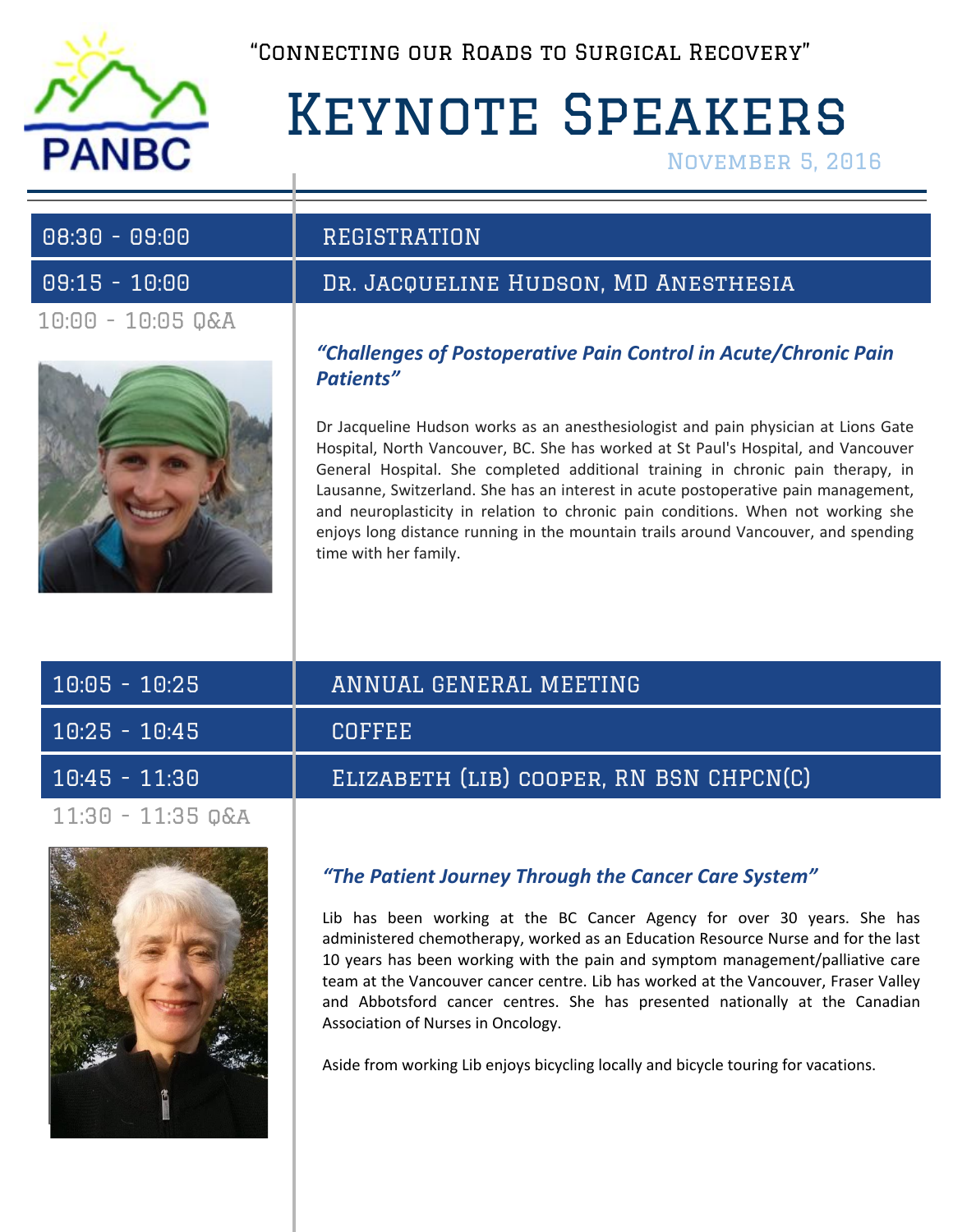

"Connecting our Roads to Surgical Recovery"

# Keynote Speakers

November 5, 2016



## 11:35 - 12:20 Dr. Jason Wilson, MD Anesthesia

# 12:20 - 12:25 q&a *"Regional Anesthesia - Clinical Update and Review"*

I've lived in the lower mainland since high school and spent a long time at UBC. I completed my BSc (2001), PhD (2005), MD (2010) and residency in anesthesia in 2015 and I worked as a staff anesthesiologist last year at Vancouver General Hospital. Currently I am the regional anesthesia fellow at St. Paul's Hospital, gaining experience in peripheral nerve blocks and pain medicine. My goals are to take this knowledge back to VGH next year to add to their current regional anesthesia program.

More importantly, I'm married to an OB/GYN staff at Peace Arch Hospital in White Rock and we currently have two boys aged 7 and 1.

| $12:25 - 13:15$     |  |  |
|---------------------|--|--|
| $13:15 - 14:00$     |  |  |
| $14:00 - 14:05$ Q&A |  |  |



# LUNCH

## DR. STEVEN PETRAR, MD ANESTHESIA

### *"Perioperative Smoking Cessation, Let's Seize the Teachable Moment!"*

Originally from Kamloops BC, I studied medicine at the University of Calgary and completed my residency in anesthesiology at Dalhousie University in Halifax, NS. Keen to get a little closer to home I returned to Vancouver to complete a fellowship in Regional Anesthesia at St. Paul's Hospital in 2012.

I currently practice as an Anesthesiologist at St. Paul's, and am active in the regional anesthesia and perioperative medicine groups, as well as in medical education of residents and fellows.

Outside of the hospital I am an avid cyclist, and my family and I love to get out of the city and into nature as often as possible at a beach, hiking trail or campsite.